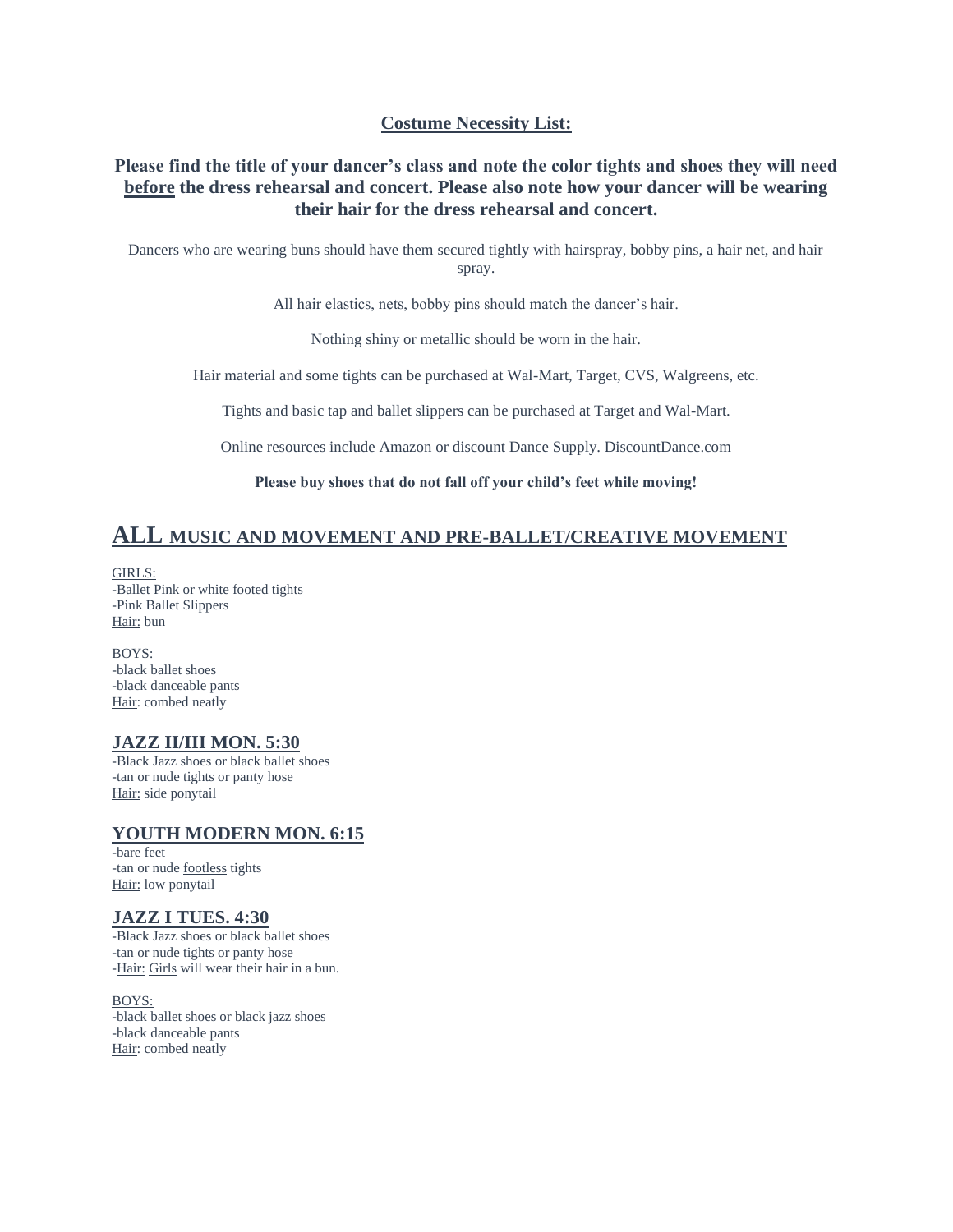## **ADV. JAZZ TUES. 5:15**

-Black Jazz shoes -Tan footed tights Hair: low ponytail

# **ADV. JAZZ IV TUES. 7:15**

-black jazz shoes -Tan Footed Tights Hair: low bun. Wig will be worn. Please secure the wig with bobby pins and sew an elastic to the wig.

### **BALLET/TAP II/III WED. 5:00**

-Nude or tan Tights or pantyhose -Black Tap Shoes -Hair: bun

#### **ADV. BALLET II/III WED. 6:00**

-Tan or nude footed Tights -Pink Ballet Slippers or pointe shoe Hair: Bun

#### **TEEN TAP WED. 7:00:**

- tan footed tights -Black tap shoes Hair: bun

#### **BALLET/TAP I THURS. 4:30**

-ballet pink or white footed tights -Pink Ballet Slippers **-**Hair: bun.

#### **ADV. YOUTH BALLET THURS. 5:15**

-ballet pink or white footed tights -Pink Ballet Slippers -Hair: bun

#### **ADV. BALLET IV THURS 6:00**

-Tan or nude footed Tights -Pink Ballet Slippers or pointe shoe Hair: bun

#### **ADV. MODERN THURS. 7:00**

-bare feet -nude convertible tights Hair: Bun